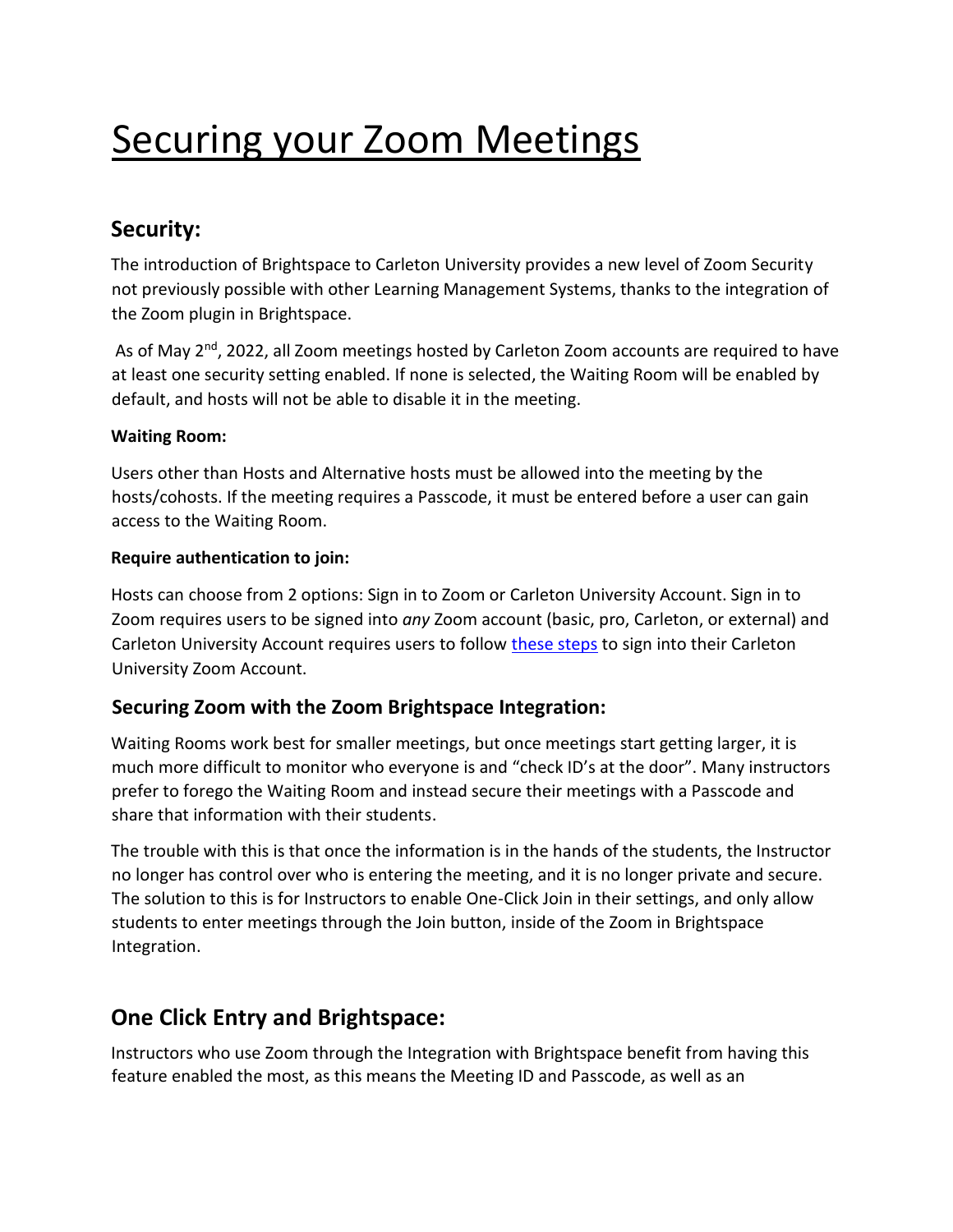Authentication Command will be embedded into the Join Button students see in the Brightspace Zoom Plugin:

| <b>Meeting ID</b> |      |
|-------------------|------|
| 962 5377 4954     | Join |
| 962 8138 7191     | Join |
| 994 1078 0779     | Join |

Students enrolled in your course will bypass entering the meeting ID and be granted immediate access to your meeting.

If students were to try and copy the link location and send it to anyone else, the link would not work due to the embedded Authentication Command. This eliminates the ability for students to take the Invite Link or Passcode and share it, thus eliminating the possibility for unwanted participants to join your meeting.

# **Description:**

Zoom has a security setting called "Embed passcode in invite link for one-click join". This setting has been turned on by default for Carleton Zoom users, however, please confirm in your [settings](https://carleton-ca.zoom.us/profile/setting) that it is enabled, as it can be turned off at the user level. This setting allows anyone with the Invite Link to bypass entering the passcode, automatically admitting them into the meeting or waiting room.

This setting is applied to EVERY Zoom meeting the user has scheduled, both **INSIDE** and **OUTSIDE** of Brightspace. Any embedded links already shared will still work when the setting is turned off if the passcode has not been changed.

## **Enabling the Setting:**

To access this setting, navigate to https://zoom.us/profile/setting and scroll through the Security settings: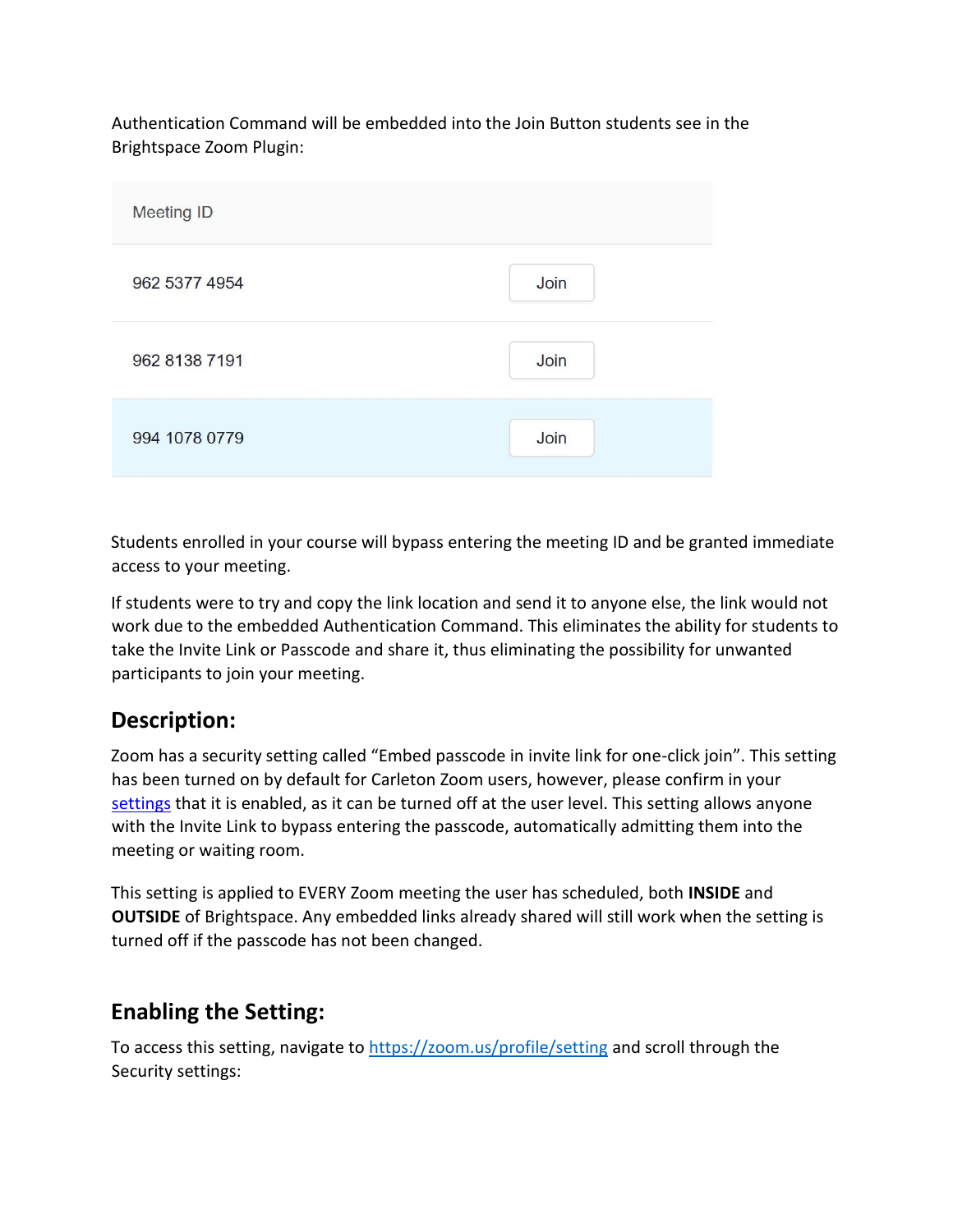#### Security

**Schedule Meeting** 

In Meeting (Basic)

In Meeting (Advanced)

**Email Notification** 

Other

Until you find this setting:

#### Embed passcode in invite link for one-click join



Meeting passcode will be encrypted and included in the invite link to allow participants to join with just one click without having to enter the passcode.

## **Using the Feature:**

You can tell whether or not the setting is enabled while you are scheduling a meeting by checking the wording under the Passcode option.

If it says:



Only users who have the passcode can join the meeting

then the One-Click Entry setting is **DISABLED** because the users must have the passcode.

However, if it says: